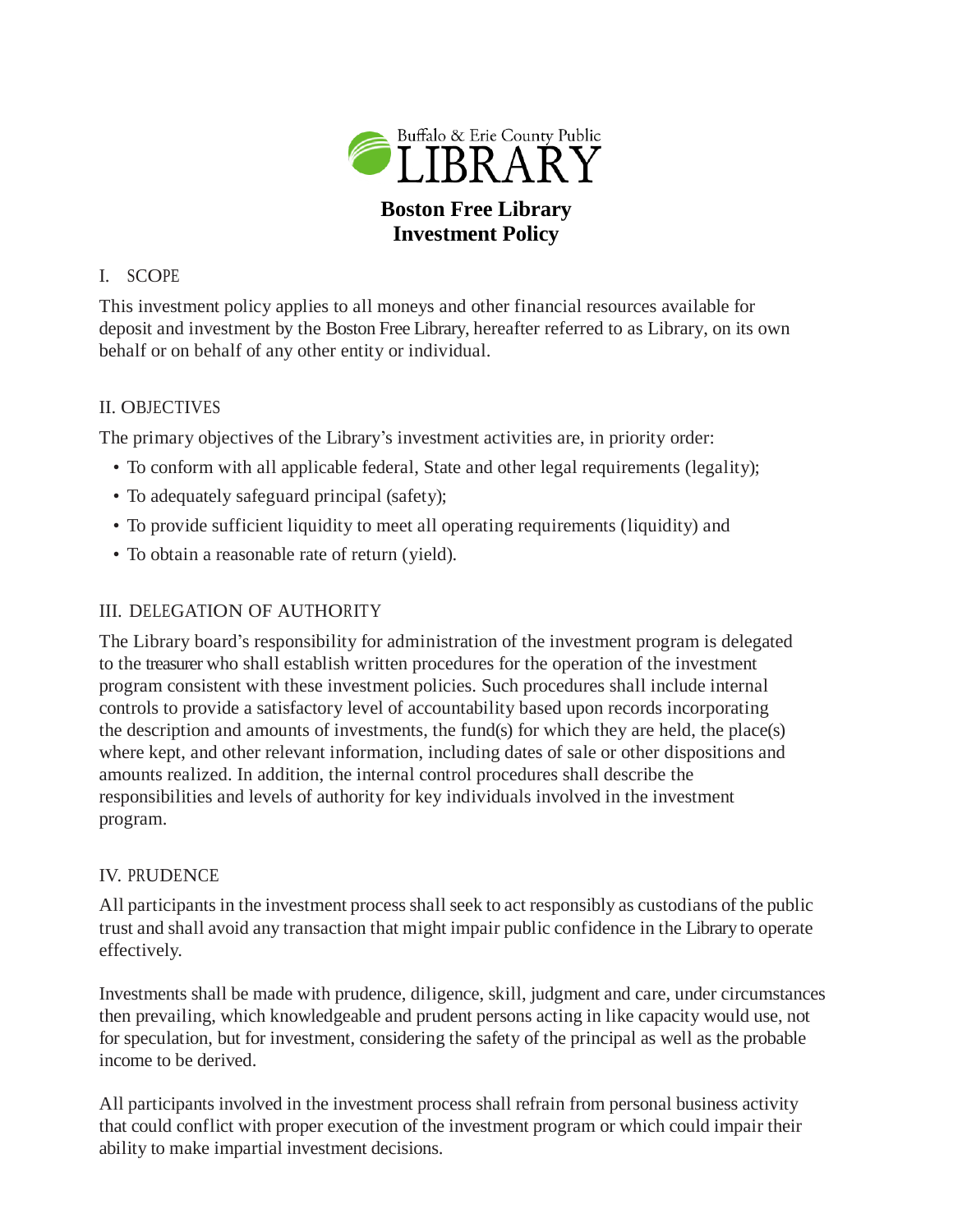### V. DIVERSIFICATION

It is the policy of the Library to diversify its deposits and investments by financial institution, by investment instrument, and by maturity scheduling.

The Library board shall establish appropriate limits for the amount of investments which can be made with each financial institution or dealer, and shall evaluate this listing at least annually.

## VI. INTERNAL CONTROLS

It is the policy of the Library for all moneys collected by any officer or employee of the Library to transfer those funds to the treasurer within 7 days of deposit, or within the time period specified in law, whichever is shorter.

The treasurer is responsible for establishing and maintaining internal control procedures to provide reasonable, but not absolute, assurance that deposits and investments are safeguarded against loss from unauthorized use or disposition, that transactions are executed in accordance with management's authorization, properly recorded, and managed in compliance with applicable laws and regulations.

## VII. DESIGNATION OF DEPOSITARIES

The banks and trust companies that are authorized for the deposit of moneys, and the maximum amount which may be kept on deposit at any time, are:

| <b>Depositary Name</b> | <b>Maximum Amount</b> | <b>Officer</b> |
|------------------------|-----------------------|----------------|
| Evans Bank             | 100%                  | Treasurer      |
|                        |                       |                |
|                        |                       |                |
|                        |                       |                |

# VIII. SECURING DEPOSITS AND INVESTMENTS

All deposits and investments at a bank or trust company, including all demand deposits, certificates of deposit and special time deposits (hereinafter, collectively, "deposits") made by officers of the Library that are in excess of the amount insured under the provisions of the Federal Deposit Insurance Act, including pursuant to a Deposit Placement Program in accordance with law, shall be secured by:

A pledge of "eligible securities" with an aggregate "market value" (as provided by the GML Section 10) that is at least equal to the aggregate amount of deposits by the officers. See Schedule A of this policy for a listing of "eligible securities."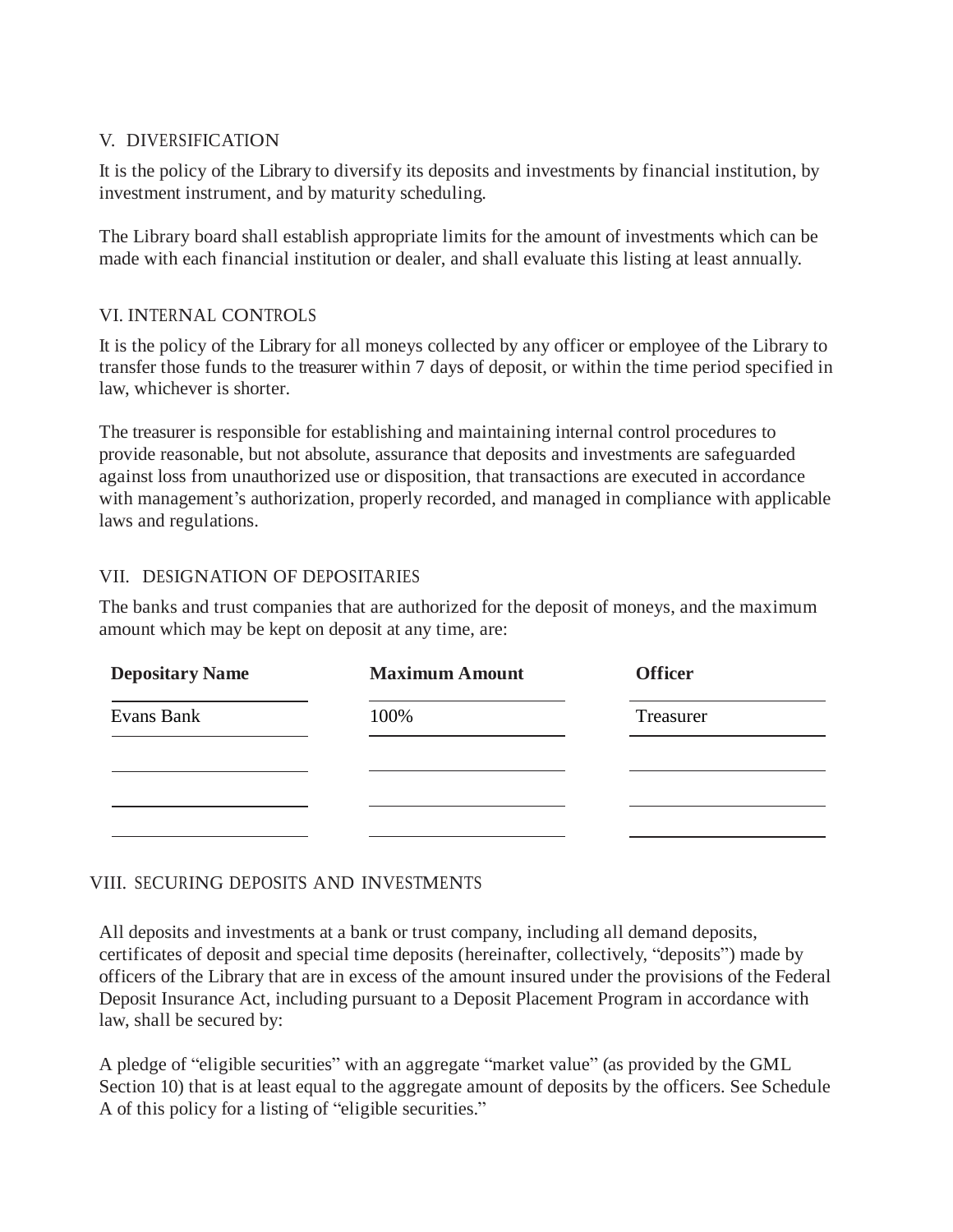## IX. COLLATERALIZATION AND SAFEKEEPING

Eligible securities used for collateralizing deposits made by officers of the Library shall be held by (the depositary *or* a third party) bank or trust company subject to security and custodial agreements.

The security agreement shall provide that eligible securities (or the pro rata portion of a pool of eligible securities) are being pledged to secure such deposits together with agreed-upon interest, if any, and any costs or expenses arising out of the collection of such deposits upon a default. It shall also provide the conditions under which the securities (or pro rata portion of a pool of eligible securities) held may be sold, presented for payment, substituted or released and the events of default which will enable the Library to exercise its rights against the pledged securities.

In the event that the pledged securities are not registered or inscribed in the name of the Library, such securities shall be delivered in a form suitable for transfer or with an assignment in blank to the Library or the custodial bank or trust company. Whenever eligible securities delivered to the custodial bank or trust company are transferred by entries on the books of a federal reserve bank or other book-entry system operated by a federally regulated entity without physical delivery of the evidence of the obligations, then the records of the custodial bank or trust company shall be required to show, at all times, the interest of the Library in the securities (or the pro rata portion of a pool of eligible securities) as set forth in the security agreement.

The custodial agreement shall provide that pledged securities (or the pro rata portion of a pool of eligible securities) will be held by the custodial bank or trust company as agent of, and custodian for, the Library, will be kept separate and apart from the general assets of the custodial bank or trust company and will not be commingled with or become part of the backing of any other deposit or other bank liability. The agreement shall also describe how the custodian shall confirm the receipt, substitution or release of the collateral and it shall provide for the frequency of revaluation of collateral by the custodial bank or trust company and for the substitution of collateral when a change in the rating of a security causes ineligibility. The security and custodial agreements shall also include all other provisions necessary to provide the Library with a perfected security interest in the eligible securities and to otherwise secure the Library's interest in the collateral, and may contain other provisions that the Library board deems necessary.

### X. PERMITTED INVESTMENTS

As provided by General Municipal Law Section 11, the Library Board of Trustees authorizes the treasurer to invest moneys not required for immediate expenditure for terms not to exceed its projected cash flow needs in the following types of investments:

• Special time deposit accounts in, or certificates of deposit issued by, a bank or trust company located and authorized to do business in the State of New York.

All investment obligations shall be payable or redeemable at the option of the Library within such times as the proceeds will be needed to meet expenditures for purposes for which the moneys were provided and, in the case of obligations purchased with the proceeds of bonds or notes, shall be payable or redeemable in any event at the option of the Library within two years of the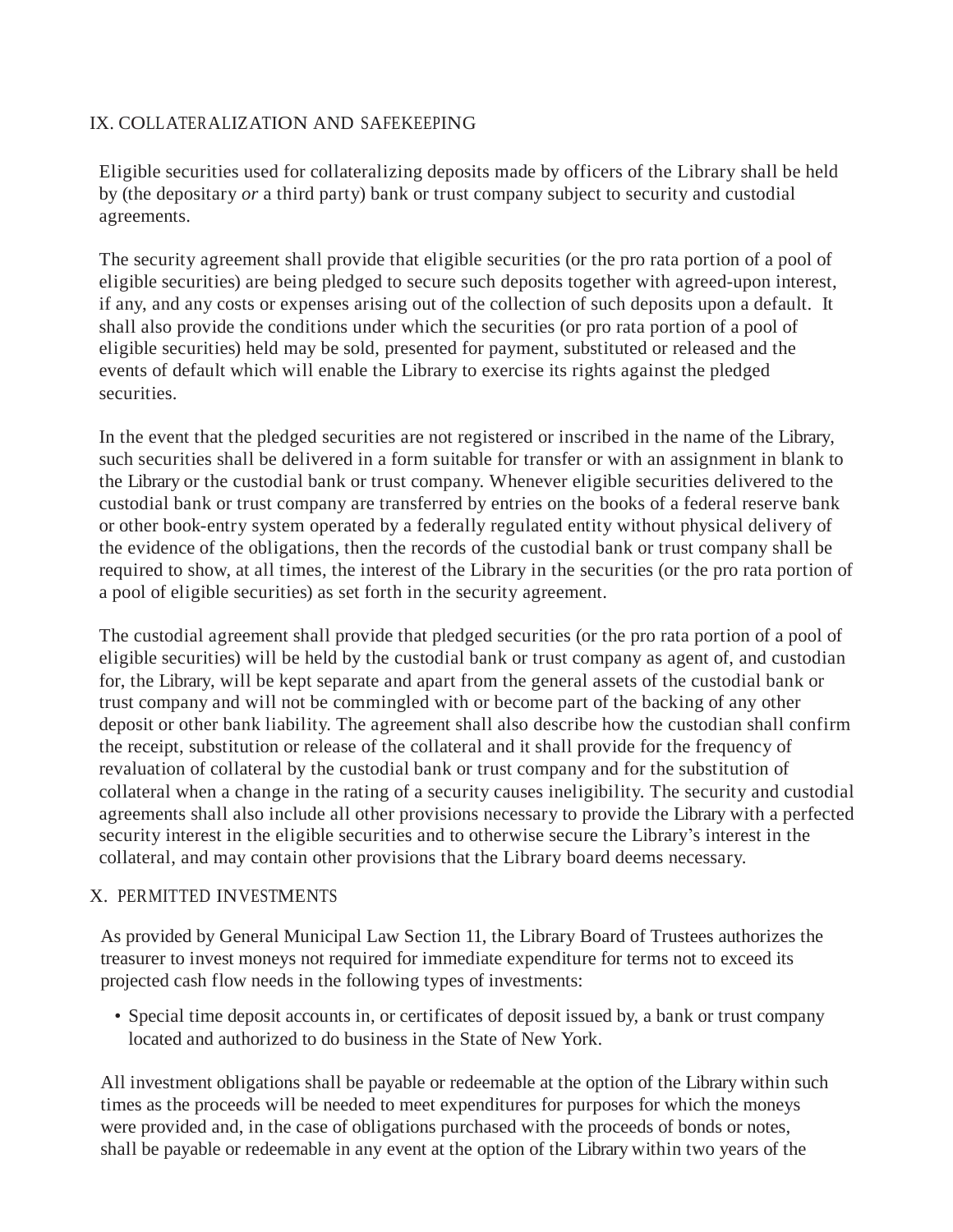date of purchase. Time deposit accounts and certificates of deposit shall be payable within such times as the proceeds will be needed to meet expenditures for which the moneys were obtained, and shall be secured as provided in Sections VIII and IX herein.

Except as may otherwise be provided in a contract with bondholders or note holders, any moneys of the Library authorized to be invested may be commingled for investment purposes, provided that any investment of commingled moneys shall be payable or redeemable at the option of the Library within such time as the proceeds shall be needed to meet expenditures for which such moneys were obtained, or as otherwise specifically provided in General Municipal Law Section 11. The separate identity of the sources of these funds shall be maintained at all times and income received shall be credited on a pro rata basis to the fund or account from which the moneys were invested.

Any obligation that provides for the adjustment of its interest rate on set dates is deemed to be payable or redeemable on the date on which the principal amount can be recovered through demand by the holder.

# XI. AUTHORIZED FINANCIAL INSTITUTIONS AND DEALERS

All financial institutions and dealers with which the Library transacts business shall be creditworthy, and have an appropriate level of experience, capitalization, size and other factors that make the financial institution or the dealer capable and qualified to transact business with the Library. The treasurer shall evaluate the financial position and maintain a listing of proposed depositaries, trading partners, and custodians. Recent Reports of Condition and Income (call reports) shall be obtained for proposed banks, and security dealers that are not affiliated with a bank shall be required to be classified as reporting dealers affiliated with the New York Federal Reserve Bank, as primary dealers.

The Library shall maintain a list of financial institutions and dealers approved for investment purposes and establish appropriate limits to the amounts of investments that can be made with each financial institution or dealer.

# XII.PURCHASE OF INVESTMENTS

The treasurer is authorized to contract for the purchase of investments:

- 1.Directly, from an authorized trading partner
- 2.By participation in a cooperative investment agreement with other authorized municipal corporations pursuant to Article 5-G of the General Municipal Law and in accordance with Article 3-A of the General Municipal Law.

All purchased obligations, unless registered or inscribed in the name of the Library, shall be purchased through, delivered to and held in the custody of a bank or trust company. Such obligations shall be purchased, sold or presented for redemption or payment by such bank or trust company only in accordance with prior written authorization from the officer authorized to make the investment. All such transactions shall be confirmed in writing to the Library by the bank or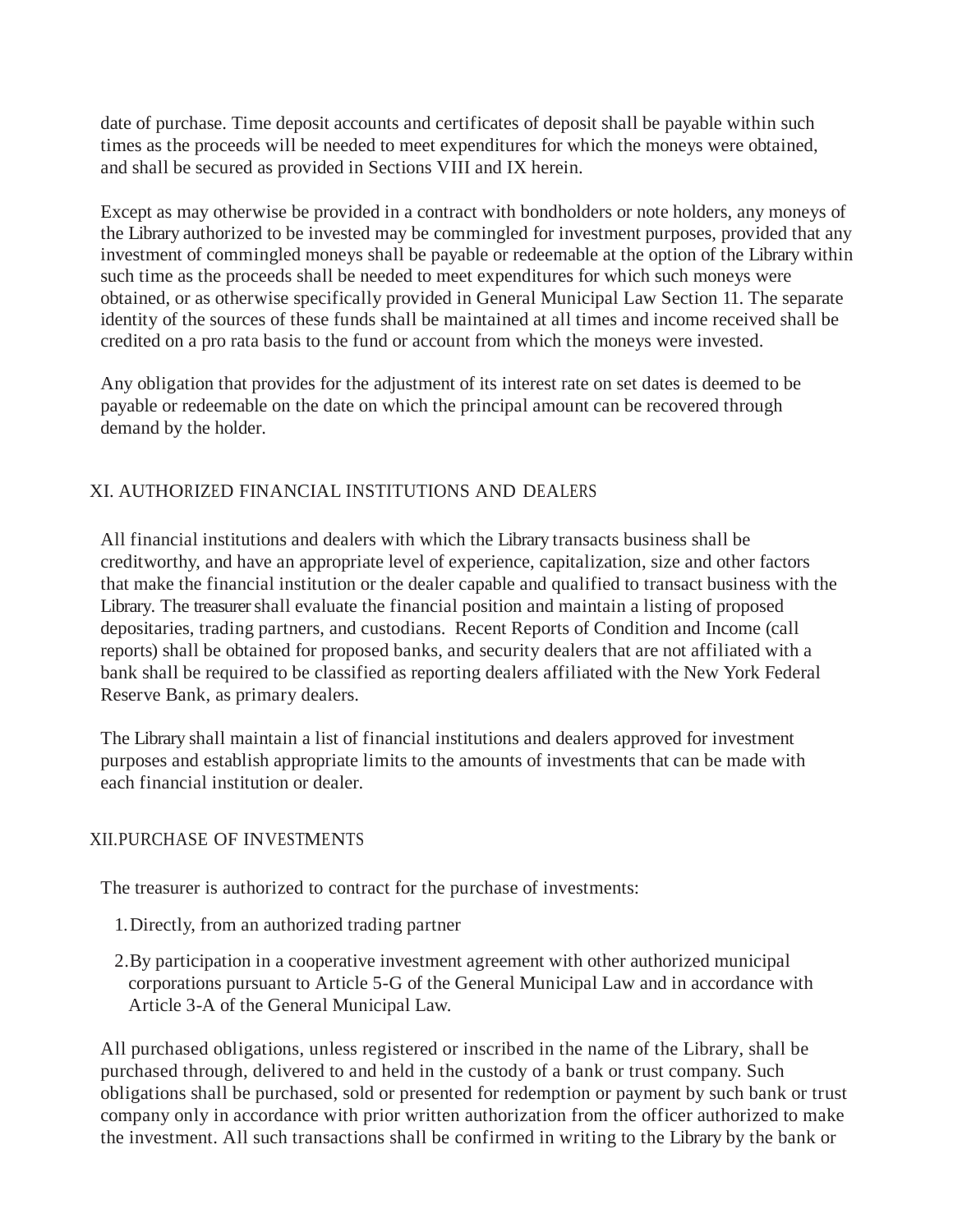#### trust company.

Any obligation held in the custody of a bank or trust company shall be held pursuant to a written custodial agreement as described in General Municipal Law Section 10(3)(a). The agreement shall provide that securities held by the bank or trust company, as agent of, and custodian for, the Library , will be kept separate and apart from the general assets of the custodial bank or trust company and will not be commingled with or become part of the backing of any other deposit or other bank liability. The agreement shall also describe how the custodian shall confirm the receipt and release of the securities. Such agreement shall include all provisions necessary to secure the Library's perfected interest in the securities, and the agreement may also contain other provisions that the Library board deems necessary. The security and custodial agreements shall also include all other provisions necessary to provide the Library with a perfected interest in the securities.

The treasurer, where authorized, can direct the bank or trust company to register and hold the evidences of investments in the name of its nominee, or may deposit or authorize the bank or trust company to deposit, or arrange for the deposit of any such evidences of investments with a federal reserve bank or other book-entry transfer system operated by a federally regulated entity. The records of the bank or trust company shall show, at all times, the ownership of such evidences of investments, and they shall be, when held in the possession of the bank or trust company, at all times, kept separate from the assets of the bank or trust company. All evidences of investments delivered to a bank or trust company shall be held by the bank or trust company pursuant to a written custodial agreement as set forth in General Municipal Law Section 10(3)(a), and as described earlier in this section. When any such evidences of investments are so registered in the name of a nominee, the bank or trust company shall be absolutely liable for any loss occasioned by the acts of such nominee with respect to such evidences of investments.

#### XIII. COURIER SERVICE

The treasurer may, subject to the approval of the Library board by resolution, enter into a contract with a courier service for the purpose of causing the deposit of public funds with a bank or trust company. The courier service shall be required to obtain a surety bond for the full amount entrusted to the courier, payable to the Library and executed by an insurance company authorized to do business in the State of New York, with a claims-paying ability that is rated in the highest rating category by at least two nationally recognized statistical rating organizations, to insure against any loss of public deposits entrusted to the courier service for deposit or failure to deposit the full amount entrusted to the courier service.

The Library may agree with the depositary bank or trust company that the bank or trust company will reimburse all or part of, but not more than, the actual cost incurred by the Library in transporting items for deposit through a courier service. Any such reimbursement agreement shall apply only to a specified deposit transaction, and may be subject to such terms, conditions and limitations as the bank or trust company deems necessary to ensure sound banking practices, including, but not limited to, any terms, conditions or limitations that may be required by the Department of Financial Services or other federal or State authority.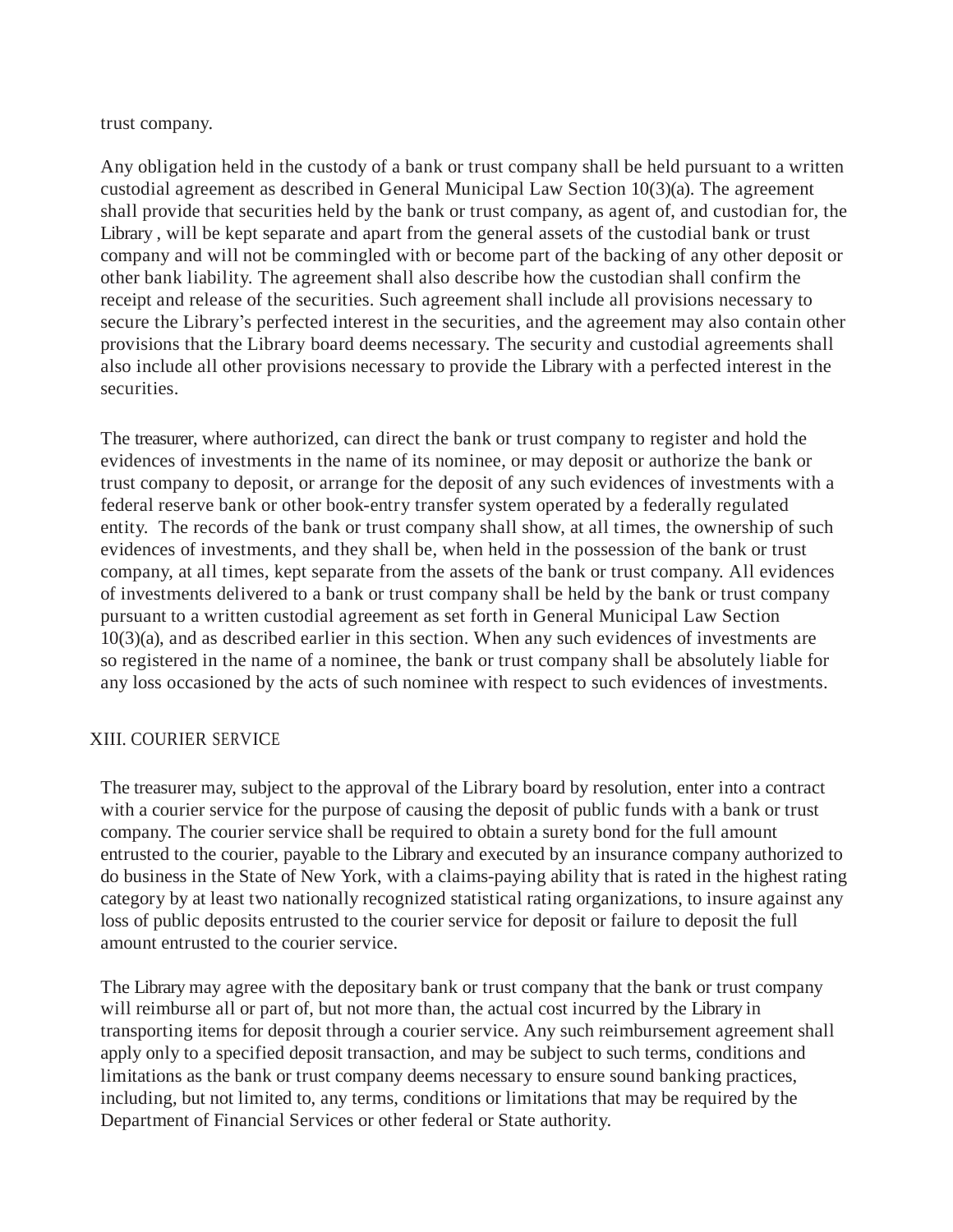# XIV. PRIOR RESOLUTIONS RECINDED, ANNUAL REVIEW, AND AMENDMENTS

This policy replaces any and all prior policies or resolutions with respect to moneys and other financial resources available for deposit and investment by the Boston Free Library. The Boston Free Library shall review this investment policy annually, and it shall have the power to amend this policy at any time.

### XV. DEFINITIONS

The terms "public funds," "public deposits," "bank," "trust company," "eligible securities," "eligible surety bond," and "eligible letter of credit" shall have the same meanings as set forth in General Municipal Law Section 1.